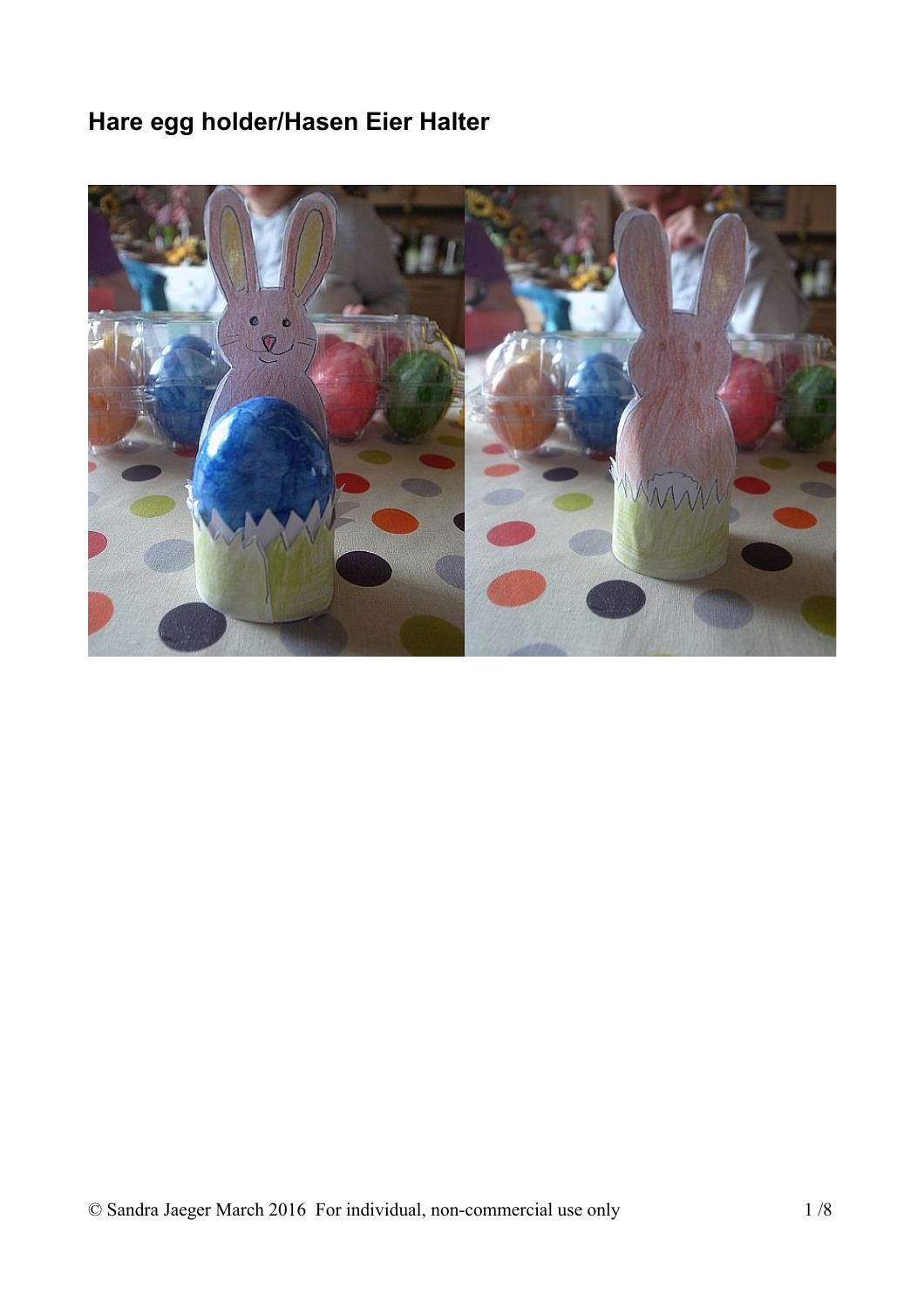You need/Ihr braucht an empty toilet paper role/ den Karton einer leeren Klorolle Copy the draft from the last page /Kopiert Euch die Vorlage von der letzten Seite Scissors/Schere Glue/Kleber

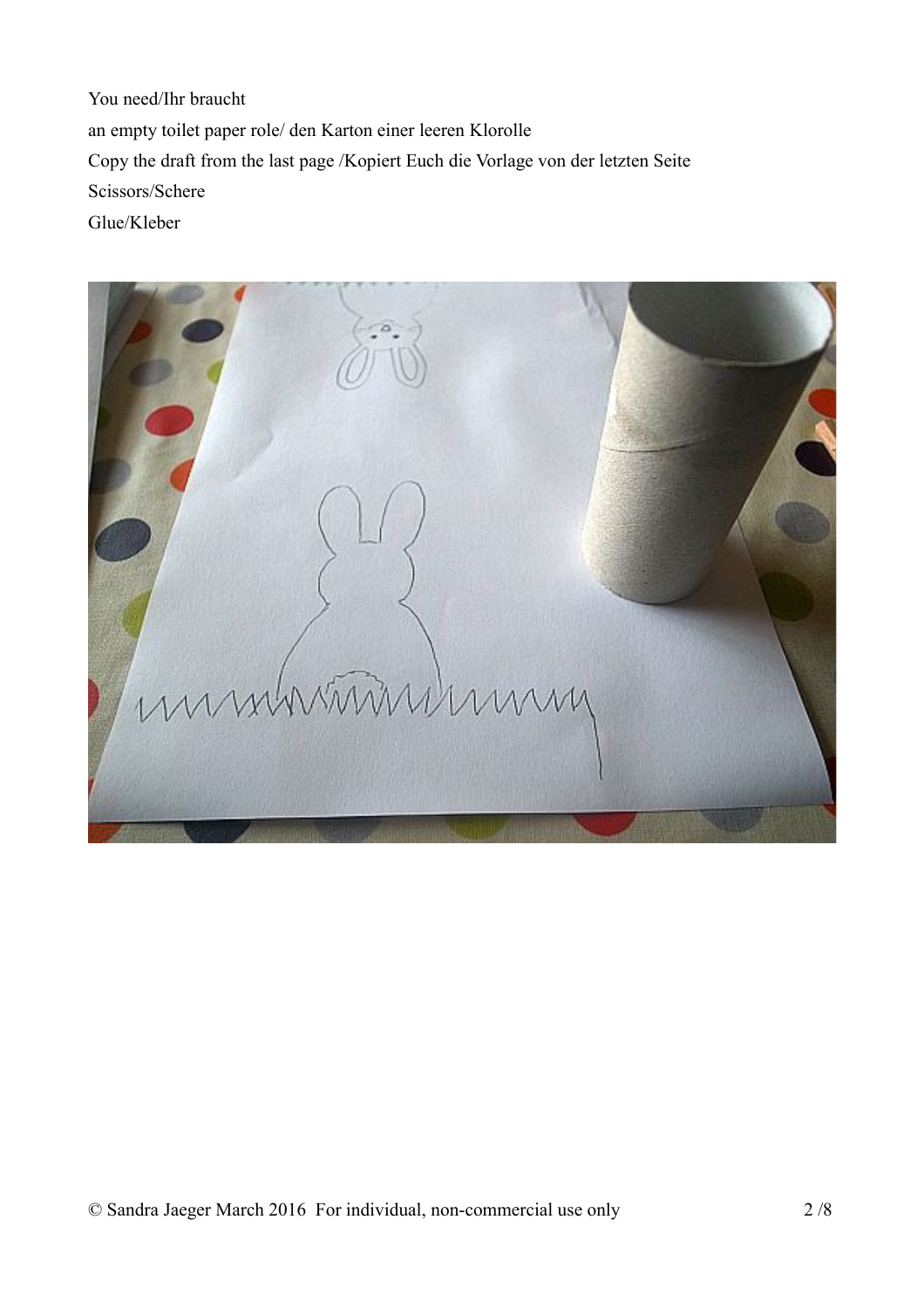Paint the hares. Malt die Hasen aus.



© Sandra Jaeger March 2016 For individual, non-commercial use only 3 /8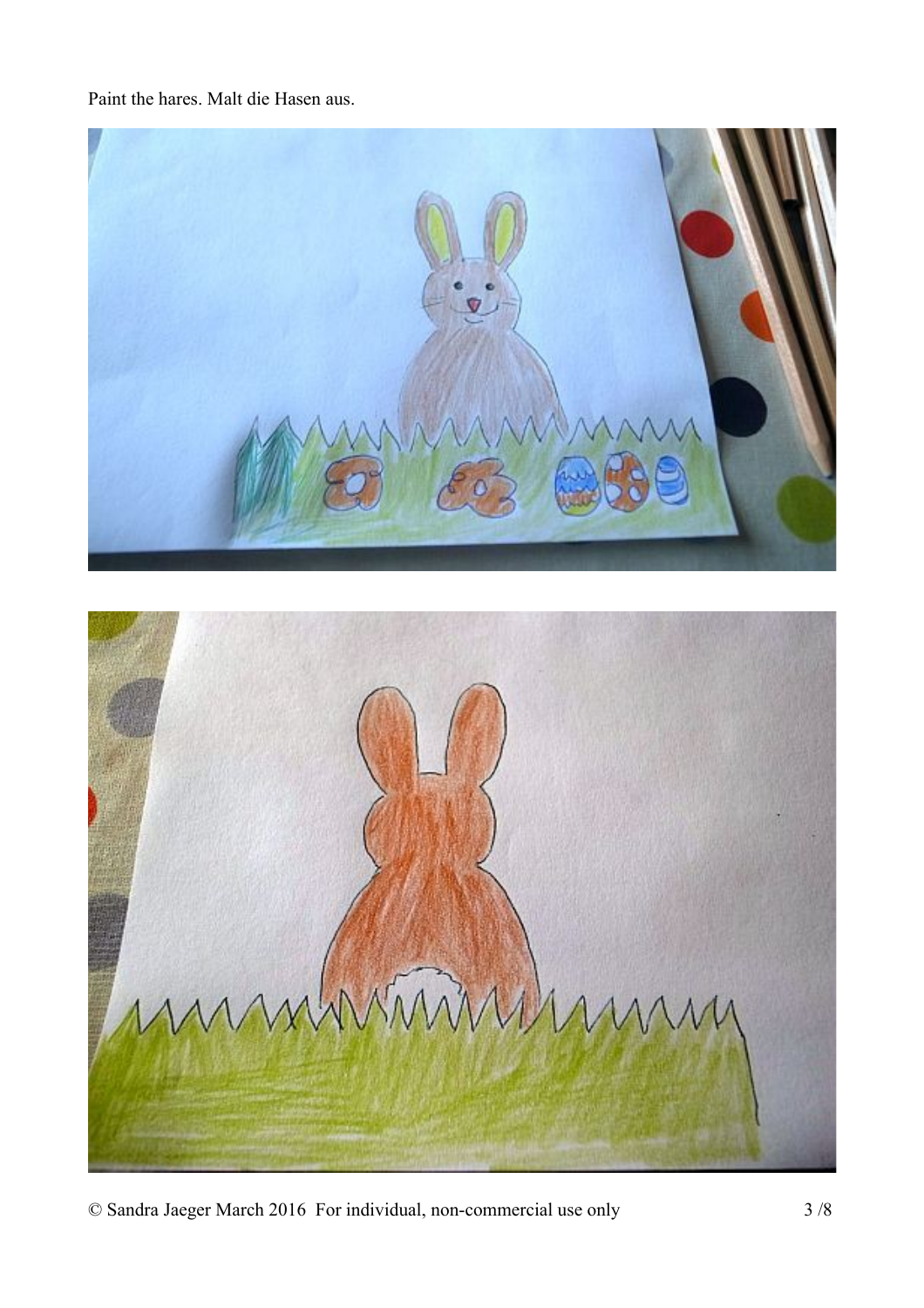## Cut them out.Hasen ausschneiden

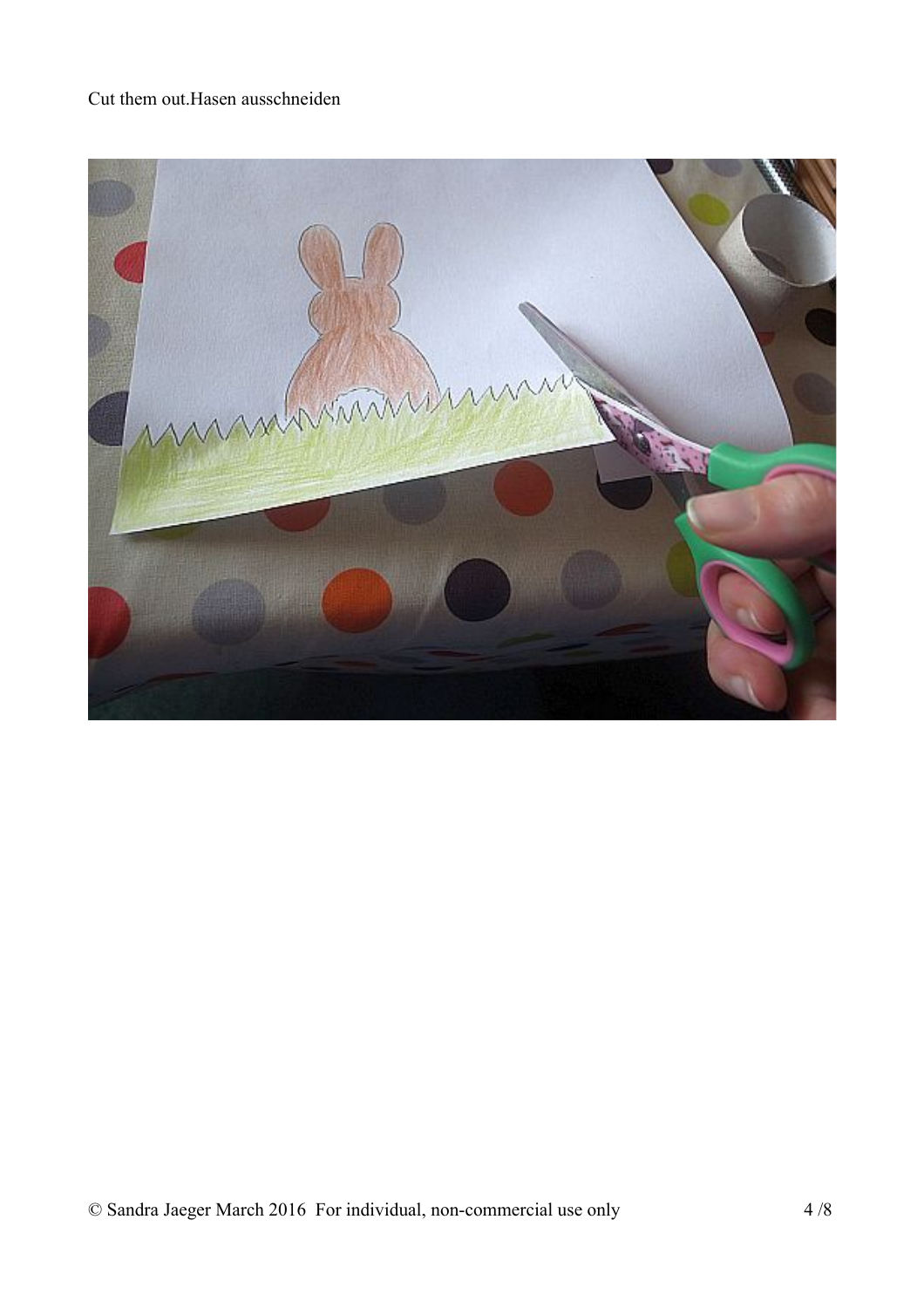Cut from the toilet role a ring as wide as your hare grass ring.

Schneidet von der Toilettenrolle einen Ring ab, der genauso breit ist, wie der Gras-Ring vom Hasen.



Glue the backside of the hare on the outer side of the toilet ring.

And the front of the hare from the inside.

Put a colored egg in the holder and you are done! :)))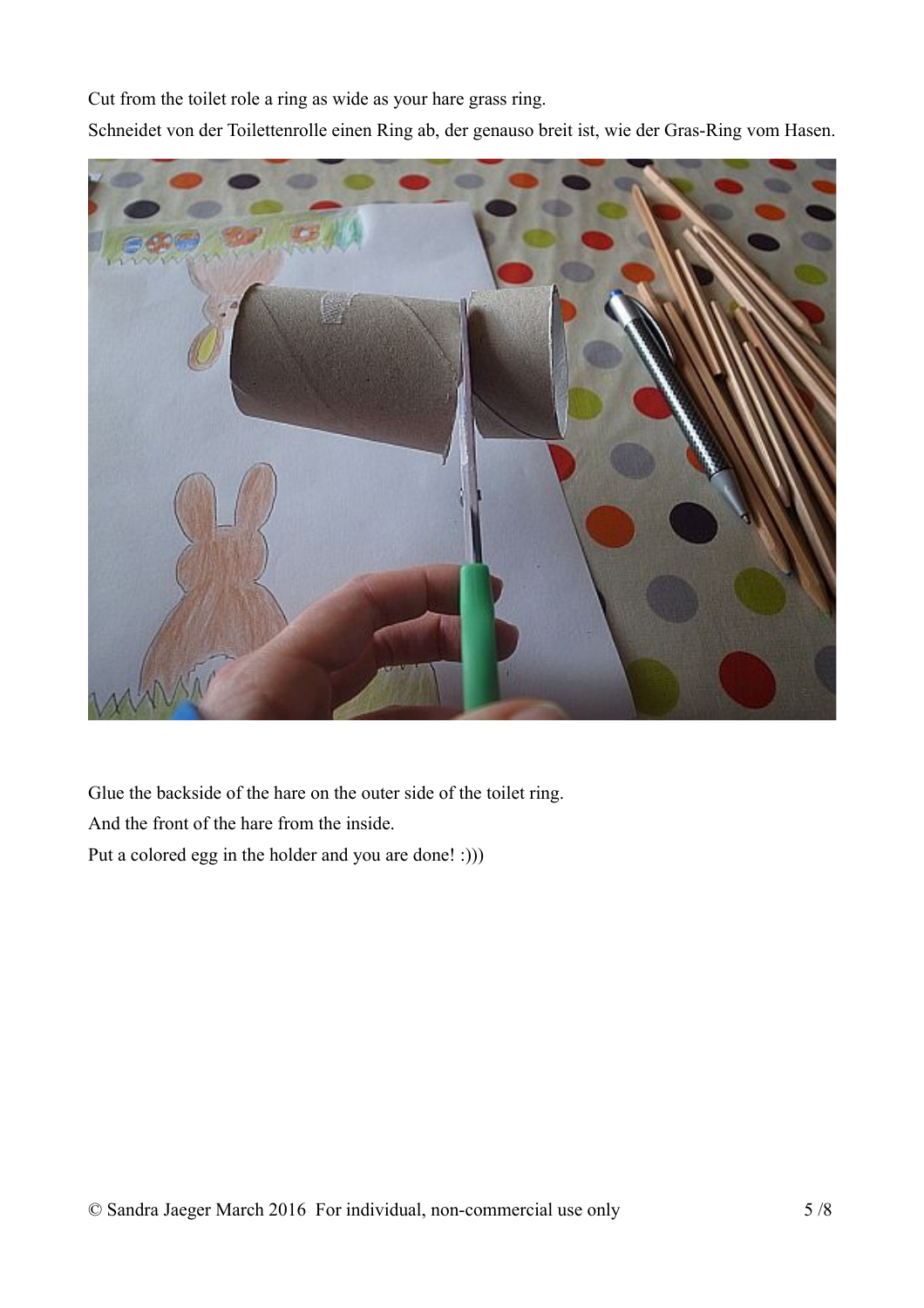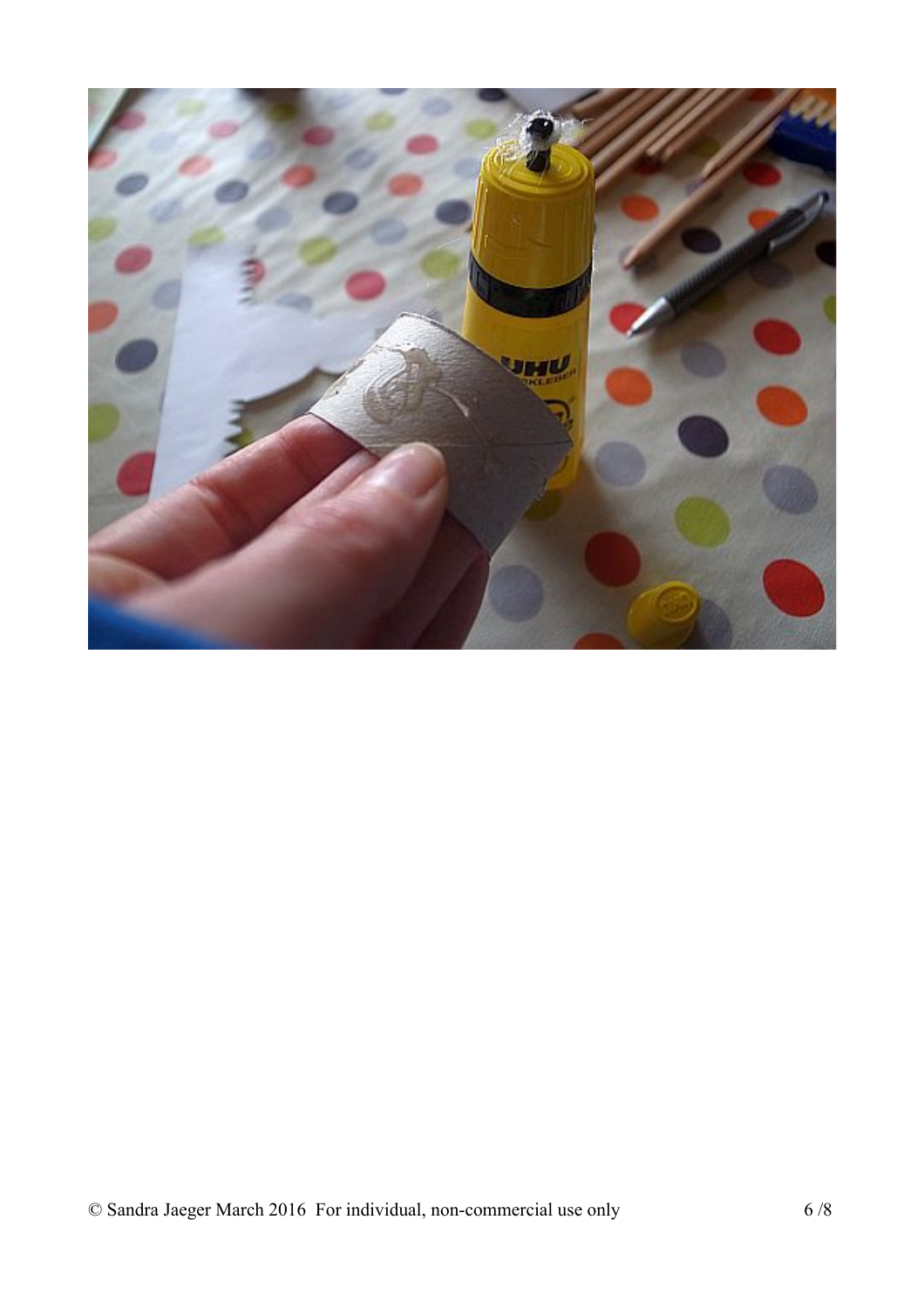

Klebt die Hasenrückseite aussen um den Toilettenrollenring. Und die Vorderseite ungefähr gegengleich von innen dagegen. Setzt ein buntes Osterhinein und fertig ist der Lack! :))))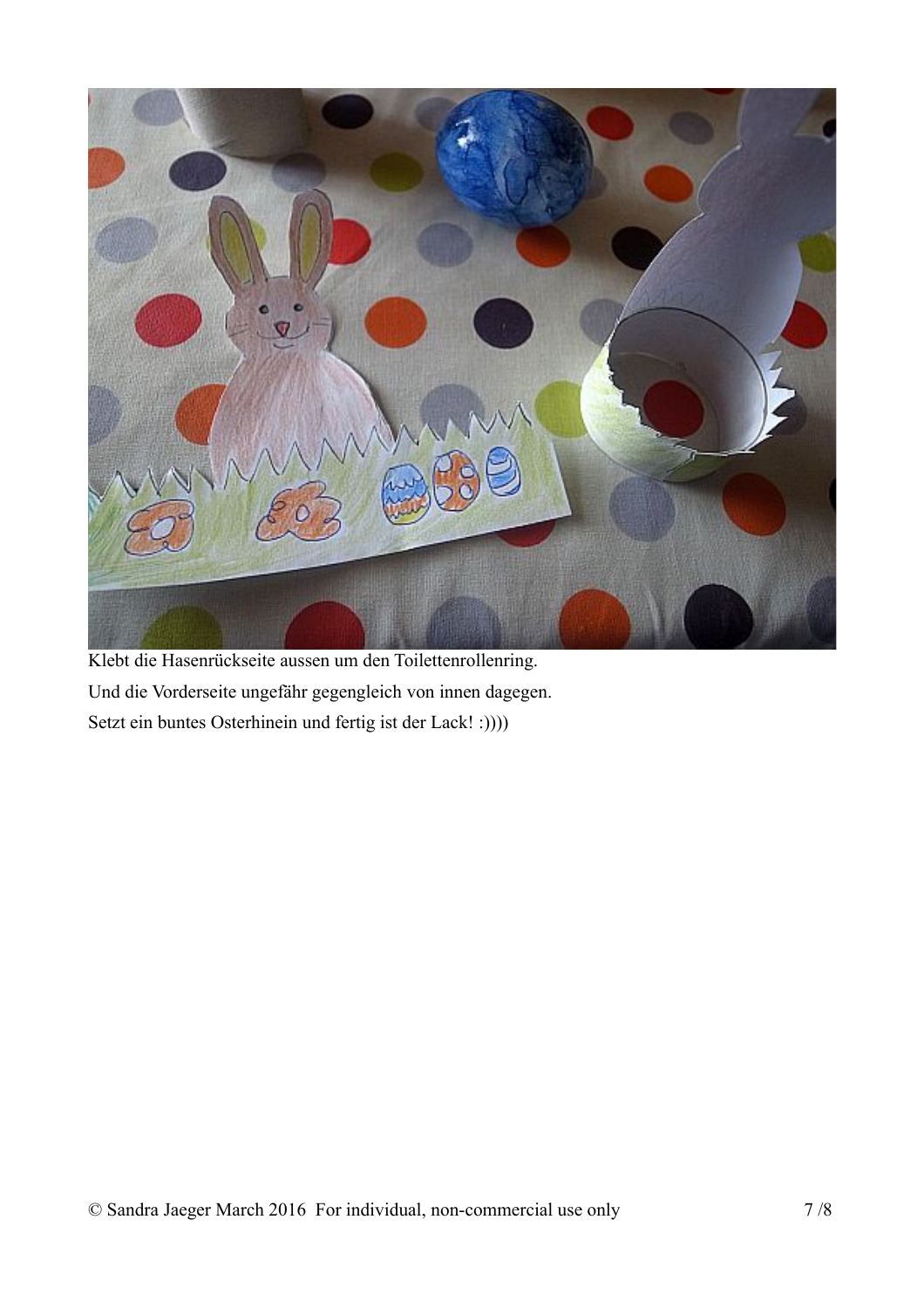

Frohe Ostern! Happy Easter!